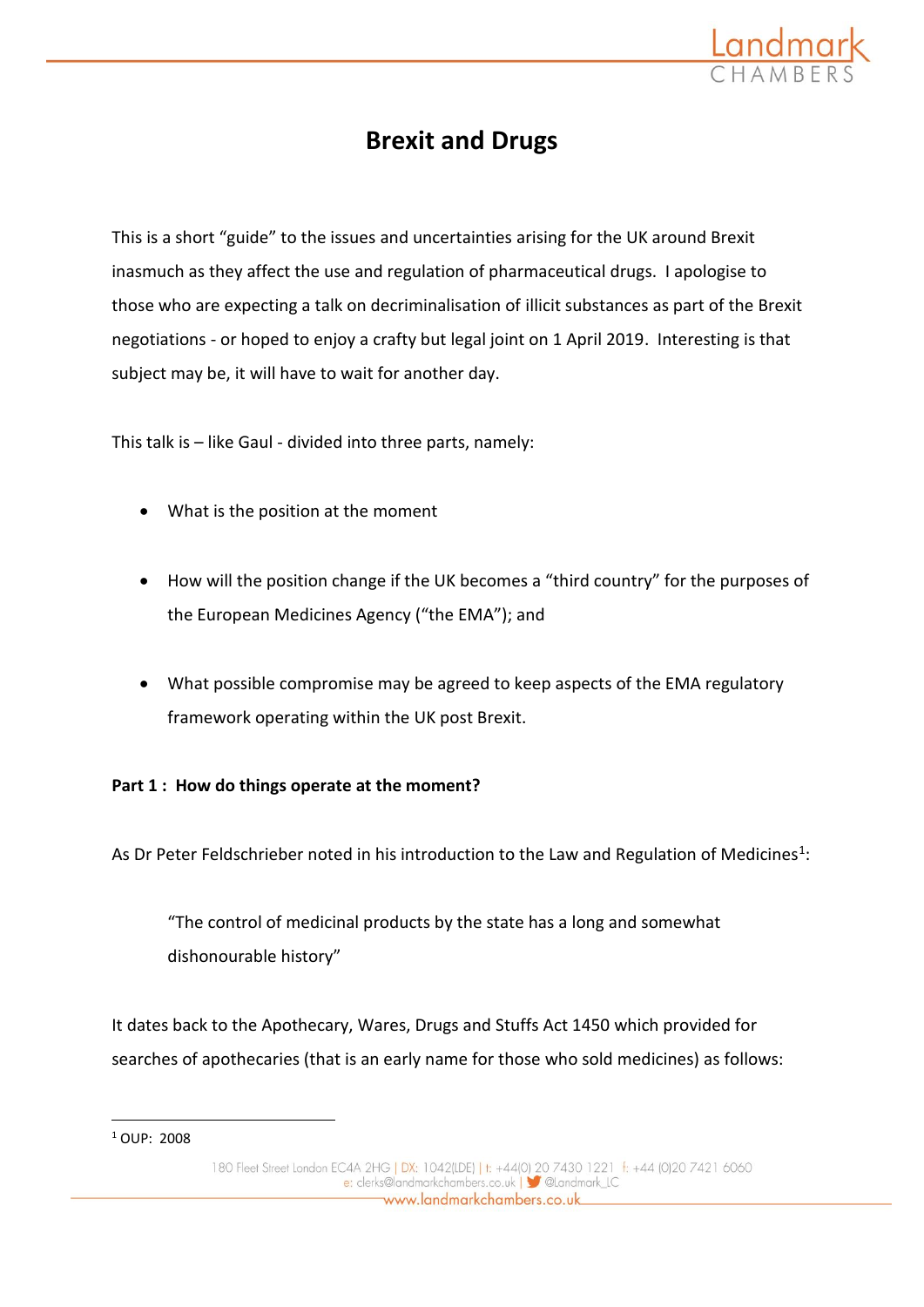

"If the search showed that drugs that were defective, corrupted did not meet not convenient to be ministered in any medicines for the health of man's body, the searchers with a call for the wardens of the Apothecaries and defective wares to be burnt or otherwise destroyed"

Thus, dealing in defective medicines was a hazardous business in 1450. There followed a long history of regulation of medicinal products, which eventually recognised that a medical regime needed to focus on two objectives.

- The first was to prevent medicines being marketed which were dangerous to health, particularly if they had unwelcome side-effects, notably arising from the thalidomide disaster. This was the original sole focus of the regulation of "patent medicines" which claimed to cure all manner of ailments.
- The second objective emerged in the 20<sup>th</sup> century, namely attempts by government agencies to assess the efficacy of medicinal products as **a** treatment for specific medical conditions. The question as to precisely how it could be shown that a medicine was clinically effective was subject to considerable scientific debate and remains contentious, particularly where the placebo effect is scientifically demonstrated. The system of clinical trials now underpins the need to demonstrate clinical effectiveness before a marketing authorisation is granted for a medicine although, even these, can be manipulated or only selectively reported. For further details see Dr Ben Goldacre's excellent writings about the shortcomings of the process for testing whether medical treatment is or is not clinically effective.

Today the European Medicines Agency (EMA) primarily discharges these functions across the EU and EEA countries. It is an agency of the European Union (EU), which is located in London but is due to move to Amsterdam as a result of Brexit. It began operating in 1995.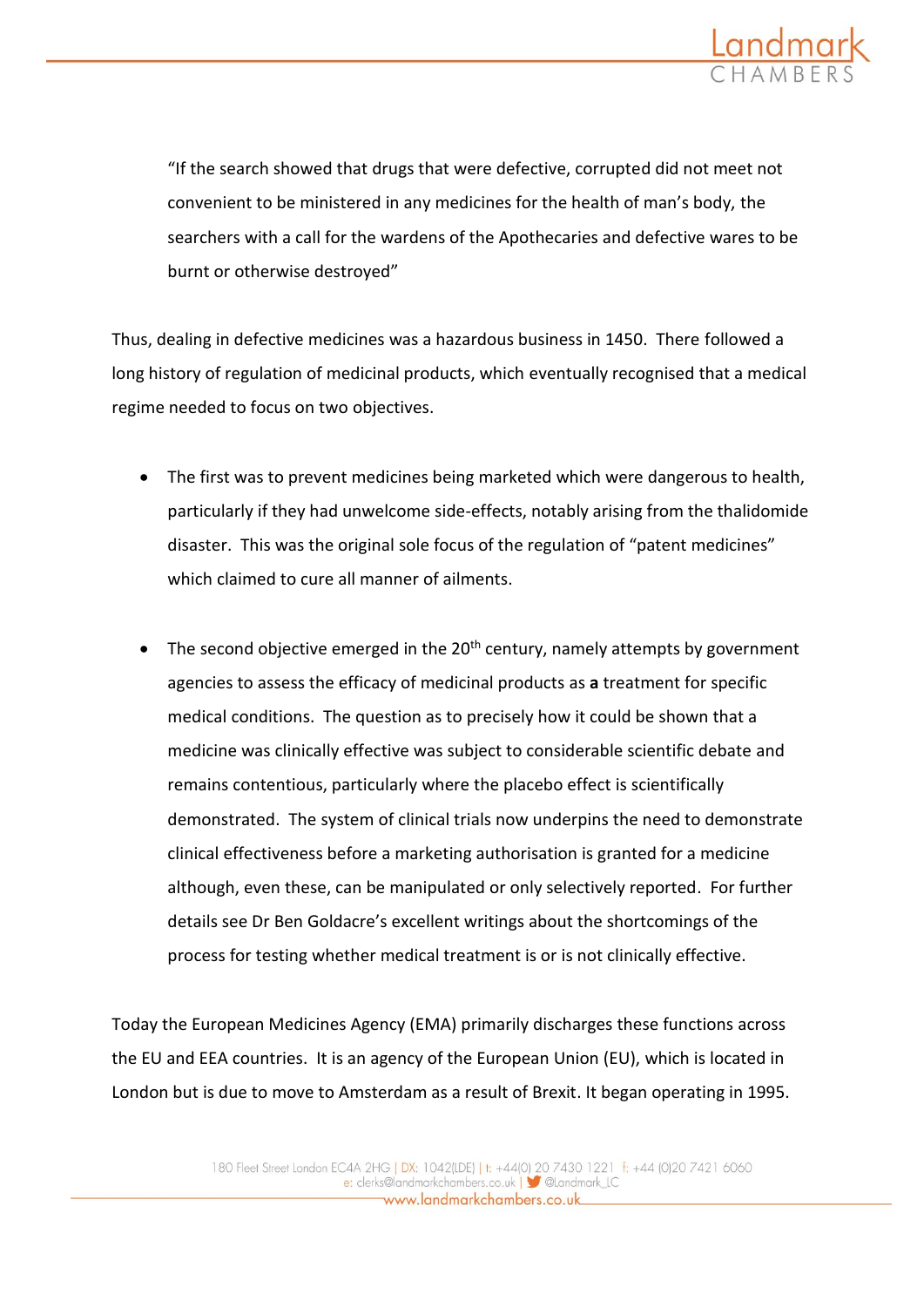

The Agency is responsible for the scientific evaluation, supervision and safety monitoring of medicines in the EU.

There are three procedures by which a medicine intended for human use can be granted a marketing authorisation within the EU. First, there is the centralised procedure. The centralised procedure allows the marketing of a medicine on the basis of a single EU-wide assessment and marketing authorisation which is valid throughout the EU. Pharmaceutical companies submit a single authorisation application to EMA. The EMA's Committee for Medicinal Products for Human Use (CHMP) then carries out a scientific assessment of the application and gives a recommendation to the European Commission on whether or not to grant a marketing authorisation. Once granted by the European Commission, the centralised marketing authorisation is valid in all EU Member States. The use of the centrally authorised procedure is compulsory for most innovative medicines, including medicines for rare diseases. The majority of medicines authorised in the EU do not fall within the scope of the centralised procedure but are authorised by national competent authorities (NCAs) in the Member States.

The UK NCA is the Medicines and Healthcare Regulatory Authority, known by its initials as the MHRA.

When a company wants to authorise a medicine in several Member States, it can use one of the following procedures:

- the decentralised procedure where companies can apply for the simultaneous authorisation of a medicine in more than one EU Member State if it has not yet been authorised in any EU country and does not fall within the scope of the centralised procedure;
- the mutual-recognition procedure where companies that have a medicine authorised in one EU Member States can apply for this authorisation to be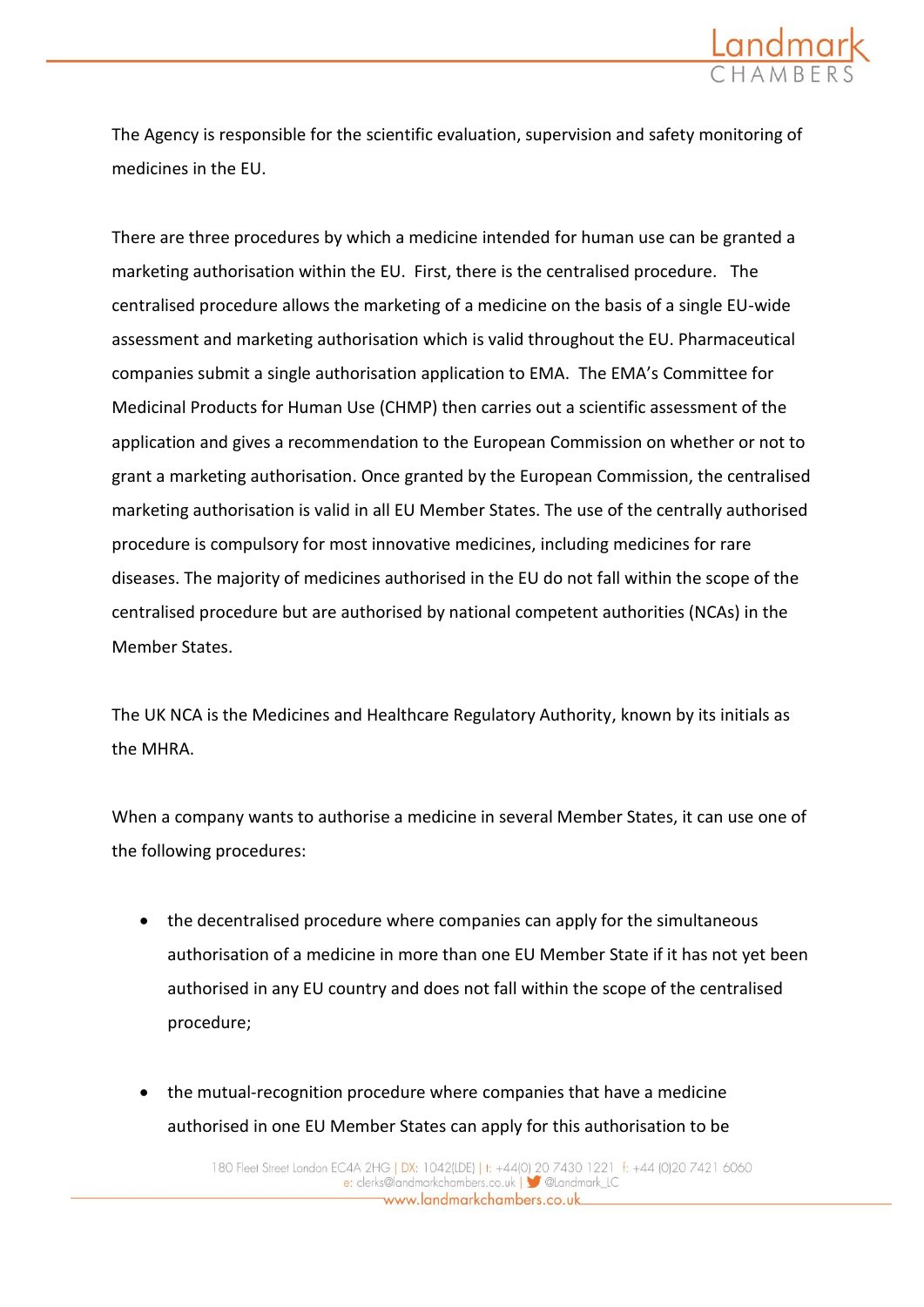

recognised in other EU countries. This process allows Member States to rely on each other's scientific assessments.

Rules and requirements applicable to pharmaceuticals in the EU are the same, irrespective of the authorisation route for a medicine.

It must be stressed that this process is solely concerned with the marketing of medicines within the EU, and a drug "licence" is a marketing authorisation, not a licence which permits doctors to use the medicine for a particular purpose.

The use of medicines within a state healthcare system is a matter of national competence. Article 168 of the Treaty for the Functioning of the European Union specifically excludes EU competence in the management of member state healthcare systems. Nonetheless, a member state healthcare system cannot legislate to permit the general importation and purchase of medicinal drugs which do not have a marketing authorisation which are cheaper and have similar features to drugs with a marketing authorisation: see *EU Commission v Poland*.

The extent to which the NHS is free to adopt policies to promote off label use of pharmaceutical products will be examined by the High Court in a case concerning the use of Avastin for age-related macular degeneration this July. I, along with David Bundell of the chambers, act for the NHS bodies in this case which has its own very particular features, but in essence will consider whether it is lawful to use a drug of label – at  $1/20<sup>th</sup>$  of the cost - in preference to drugs which have a marketing authorisation for the particular condition.

## **How will things change with Brexit?**

The present EU scheme for regulation of medicines applies to the 28 present EU member states plus Iceland, Lichtenstein and Norway (i.e. the EEA countries). There is also an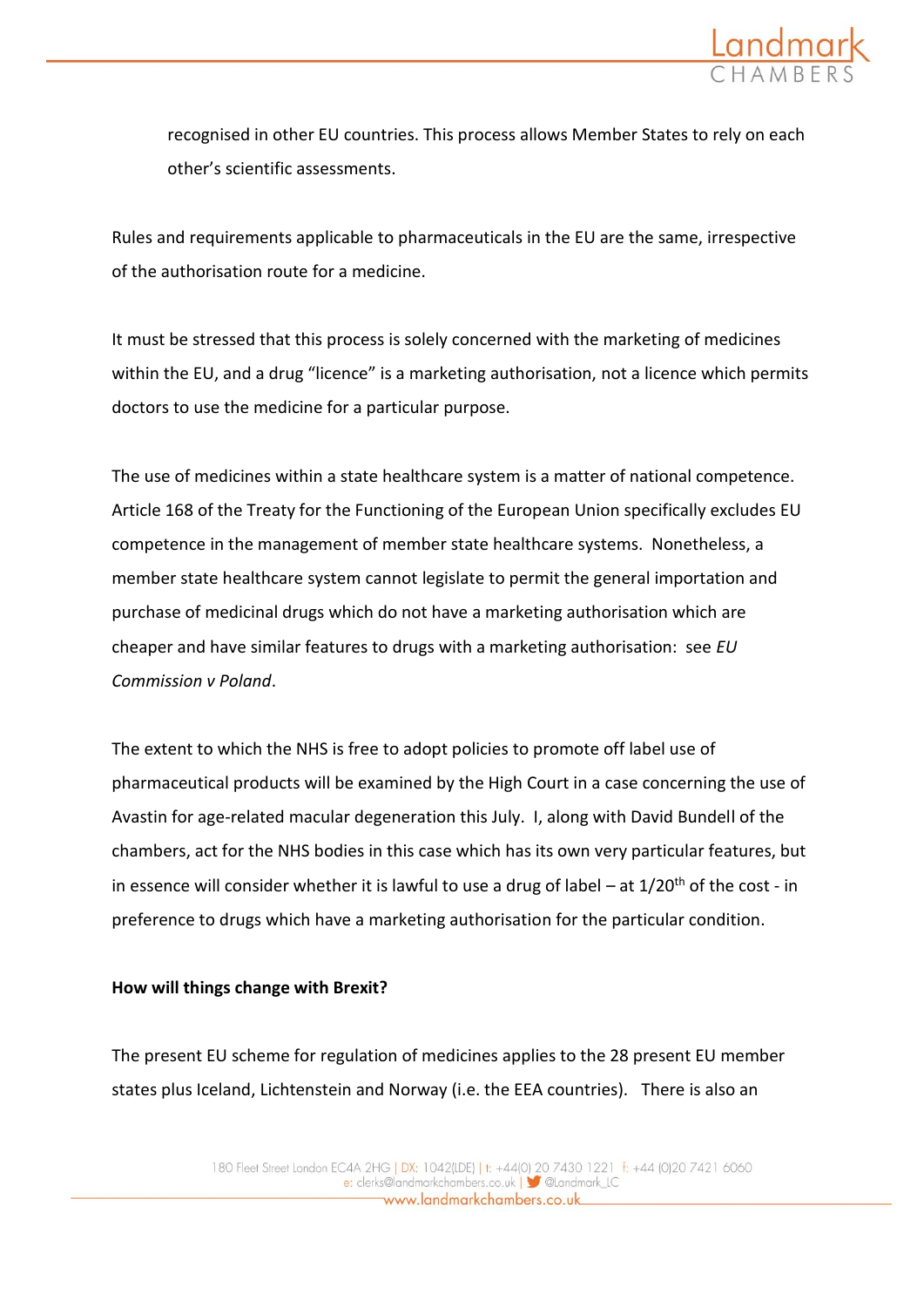

associate membership agreement between the EMA and Switzerland which provides for the EU medicines regime to operate within Switzerland.

The EMA has already indicated intention to remove central operations from London to Amsterdam as a result of Brexit.

When addressing the UK Parliament Health Select Committee in January 2017, the Secretary of State, Jeremy Hunt, said:

"I do not expect us to remain within the European Medicines Agency, but I am very hopeful that we will continue to work closely with the EMA"

Interestingly, the Secretary of State for Exiting the EU subsequently said that Mr Hunt did not say that the UK would leave the EMA and had been misquoted and misinterpreted. The problem with that suggestion is that Mr Hunt's remarks were recorded and on the record. The Academy of Medical Royal Colleges has expressed concern about the practical effects of leaving the EMA. It said:

"If not part of the EMA we would be unable to participate in the European wide approval system the new medicines and the revisions to already approved products, to participate in the Orphan Drug Designation and the Small to Medium Sized Enterprise schemes that the EMA operate or participate in the specific centralised approval process for paediatric drugs and the process that supports new medicines development for children. We would lose access to the EU wide Pharmacovigilance networks and the EU Clinical Trials Database"

On 11 April 2018 the EMA published guidance to assist marketing authorisation holders to prepare for Brexit. This confirmed that, as a result of Brexit "The United Kingdom will then become a "third country" for the purposes of the EMA regulatory scheme. It said: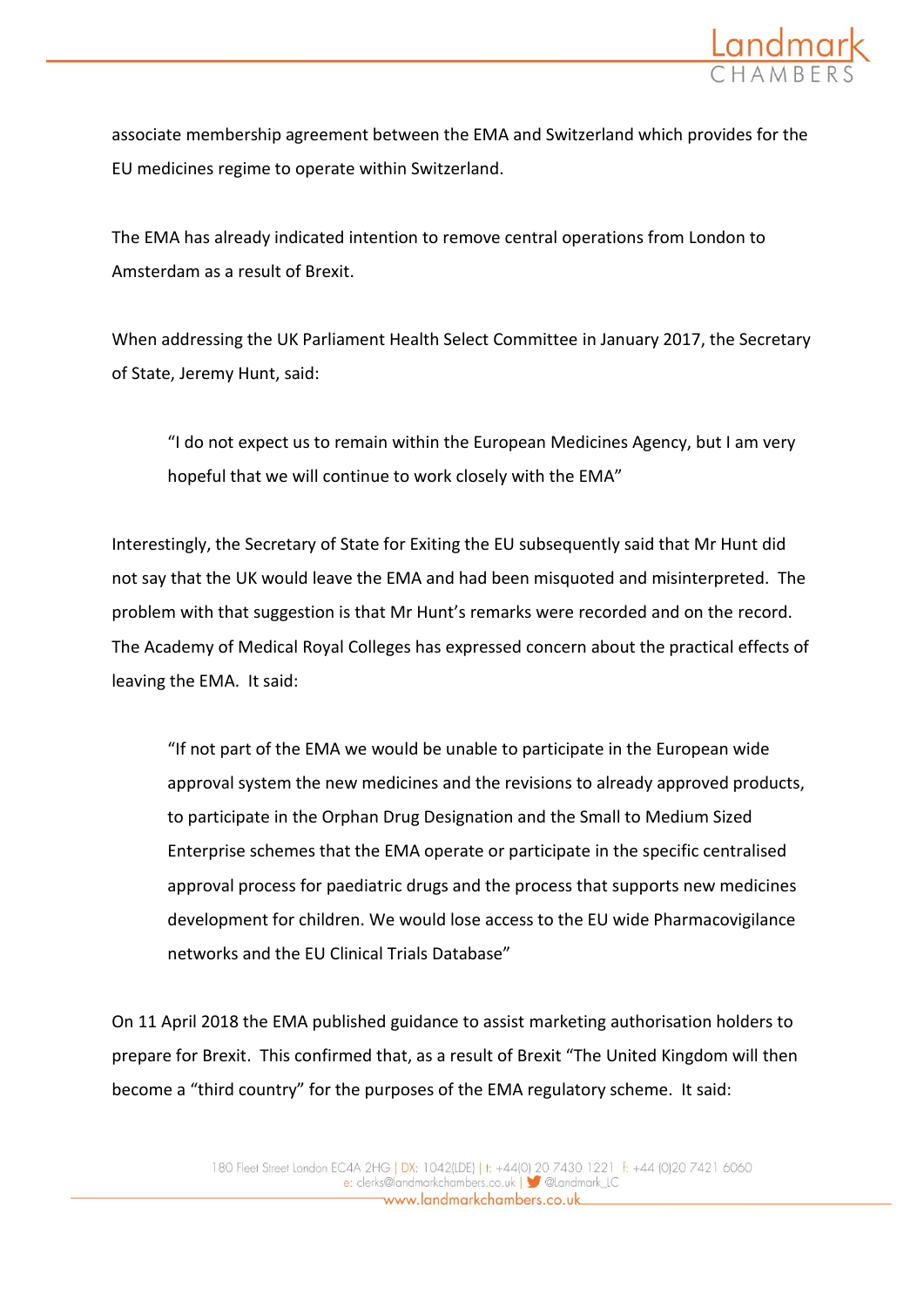

"As a consequence, the MHRA … Will no longer be able to engage in centralised regulatory procedures .."

In further guidance, the EMA has confirmed that, in preparation for the UK's withdrawal from the EU, a marketing authorisation holder currently established in the UK will need to be replaced with a marketing authorisation holder established in one of the remaining countries of the EEA. This change in MAH requires an application transfer of marketing authorisation from the current UK- based MAH to a different legal entity established in the EEA.

It follows that the MHRA will transfer from being a National Competent Authority within the scope of the EMA regulatory structure to be a national medicines authorisation agency for a state which is wholly outside the EU.

A combination of the positions published by the EMA and the European Union (Withdrawal) Bill suggests that the withdrawal of the UK from the EU in March 2019 will have four primary consequences for the operation of the pharmaceutical market in the UK:

- a) Post Brexit, new decisions by the MHRA will have effect in the UK only but will have no effect within the other 27 members of the EU and EEA countries. Thus the MHRA process will be of no practical benefit to any UK-based pharmaceutical company that wishes to market its pharmaceutical products across the EU;
- b) If section 3(1) of the European Union (Withdrawal) Bill becomes law, both past and future marketing authorisations granted by the EMA and by National Competent Authorities in other EU and EEA countries will operate as effective marketing authorisations to permit the marketing of EU approved medicines in the UK. Thus the EMA and National Competent Authorities in each of the EU and EEA member states will be able to continue to issue marketing authorisations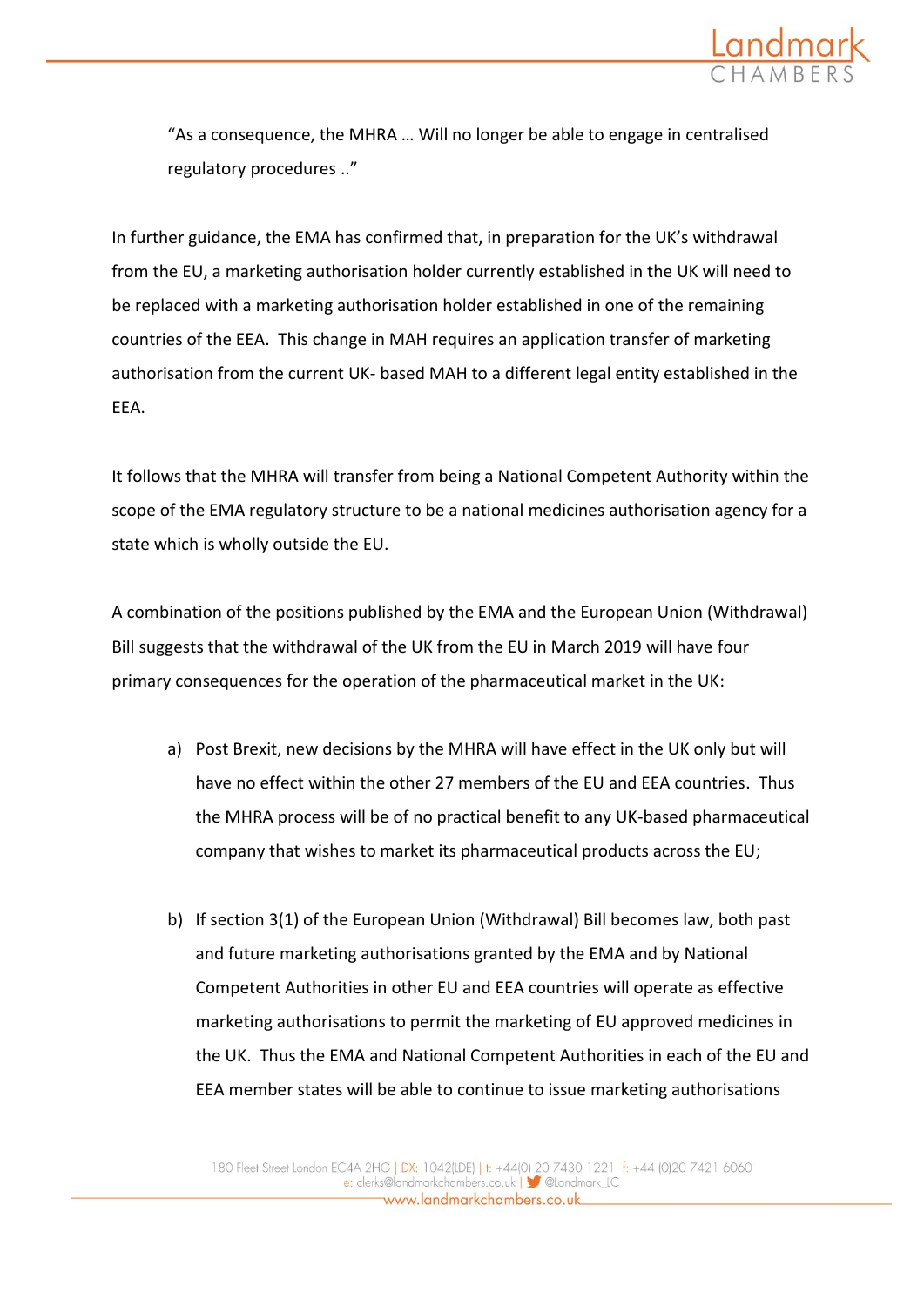

which will permit new medicines to be marketed in the UK, even though the UK will not be part of the EMA;

c) Both past and future decisions of the European Court of Justice about the meaning and effect of the EU regulatory medicines regime will cease to be binding on UK courts but will only be matters to which the court has a duty to have regard when making decisions about how the regime operates in the UK: see clause 7 of the Bill.

In practical terms, this will reduce the importance of the MHRA because authorisations granted by that body will cease to have any relevance to the rest of the EU and EEA. It will also mean that future changes to the European drug regulation regime will continue to have effect within the EU but will not have effect within the UK. In practical terms, it is difficult to see how this will work itself out in circumstances where there are Post Brexit changes to the European drug regulation regime (which will not apply to the UK) and decisions are made to grant marketing authorisations under that amended regime.

There should be no immediate direct effect on clinical trials because it is theoretically possible to operate clinical trials within the European drug regulation regime. However a new Clinical Trials Regulation is due to come into force in 2019 which will make it increasingly difficult for clinical trials to be conducted outside the EU as part of any EU based application for a marketing authorisation. By way of example, the Regulation provides that all clinical trials need to be approved in advance by an ethics committee of a Member State. Post-Brexit, the UK will not be a member state and therefore approval by a UK-based ethics committee will not comply with article 4 of this Regulation.

It thus seems likely that, unless something can be negotiated to ameliorate position, there will be a substantial reduction in the number of clinical trials which are conducted in UKbased hospitals. This potential reduction has three serious consequences: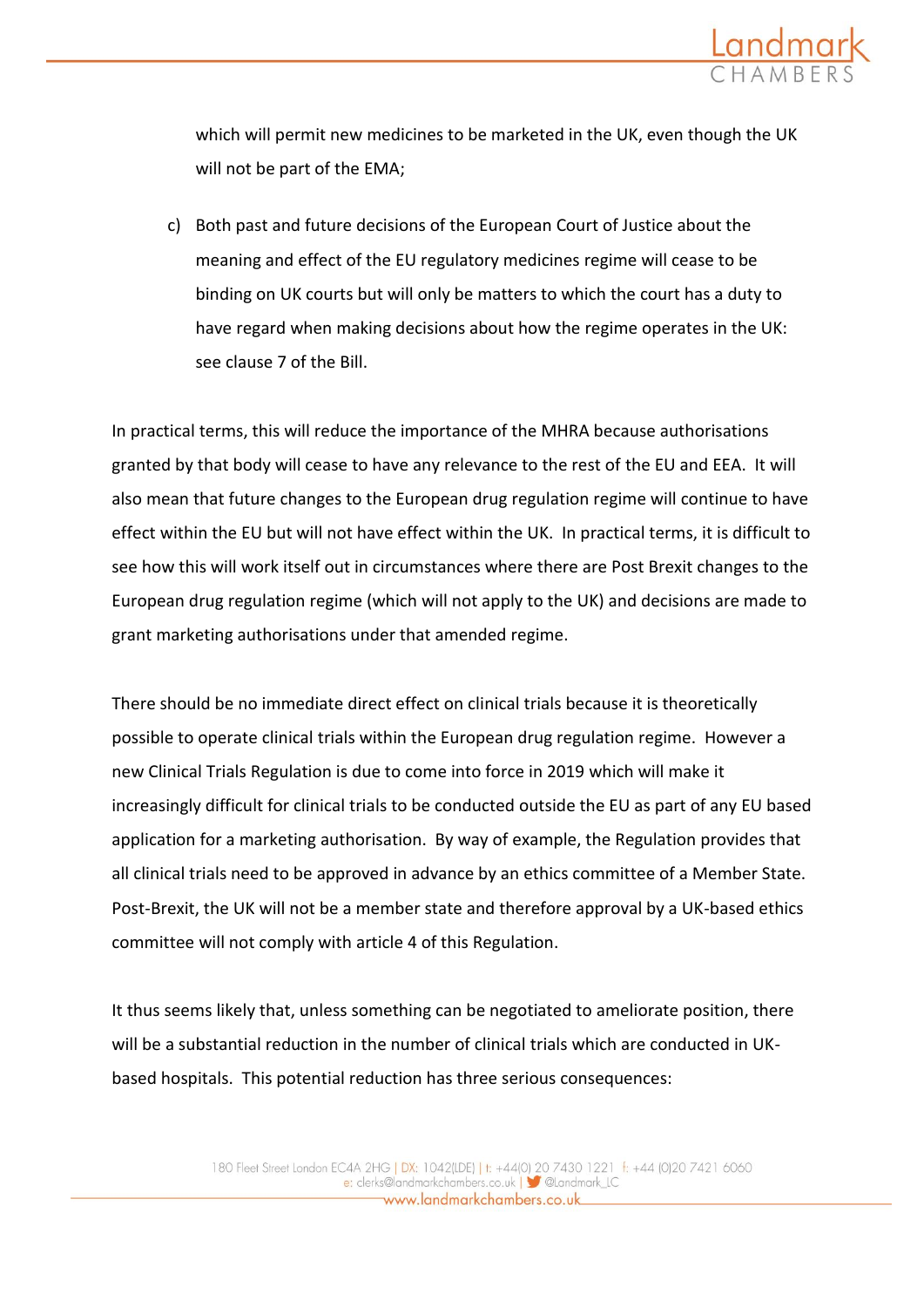

- a) First, NHS patients will not have access to new and emerging drug therapies by taking part in clinical trials. My own brother is being treated for lung cancer at present and is part of a clinical trial which has resulted in very substantial improvements to his health. It is no exaggeration to say that he is alive and reasonably well today whereas, if you did not have the opportunity to take part in the trial and had not responded so well, it is hugely probable that he would have died. Much of this research is funded by pharmaceutical companies and charities, all of whom are aiming to secure marketing authorisations for the medicinal intervention question. A large number of these trials are multicentred, with corporation between doctors working in different countries. However, very little of this research is funded by the NHS. However, it seems inevitable that there will be a substantial diminution in the number of UK-based the centres where research takes place in a future. That means that there will be fewer opportunities available to NHS patients in the future unless the clinical trial issues are addressed;
- b) Secondly, taking part in ground-breaking research is a key part of the role of leading consultants in our teaching hospitals. Our best medical minds combine treating patients and undertaking research. These individuals are in huge demand across the world and many are either non-UK nationals already have very strong links to other countries as a result of international nature of medical careers. They are in a strong position to take their expertise abroad. It seems inevitable there will be a medical brain drain if they are unable to secure funding to continue research;
- c) The UK pharmaceutical industry is one of the great success stories of the UK economy. Pharmaceutical companies are unlikely to move abroad overnight, but the UK will become a considerably less attractive place to operate.

## **What can be salvaged as part of the negotiations?**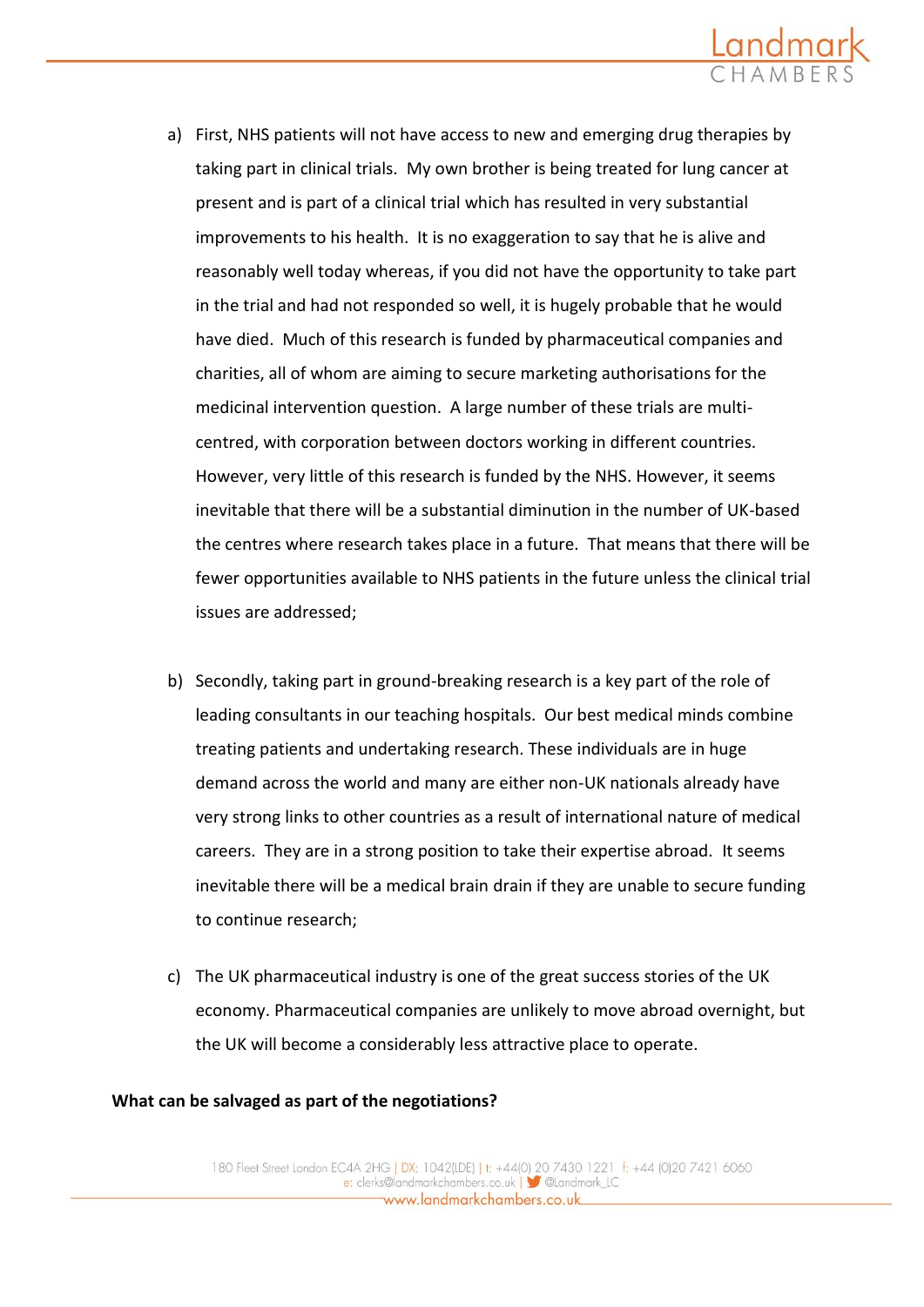

In April 2017 the Health Select Committee produced a report on Brexit and health and social care. This raised serious issues about the future relationship between the UK the EMA. The government produced a detailed response which addressed all of the issues raised by the Committee apart from the future relationship between the UK and the EMA. There was no answer to the stinging criticism made by the committee that the government had no plan to explain how it proposed to construct a medical regulation regime outside the EU which served the interests of the UK.

Speaking on 2 March 2018 the Prime Minister said:

"We will also want to explore with the EU, the terms on which the UK could remain part of EU agencies such as those that are critical for the chemicals, medicines and aerospace industries: the European Medicines Agency, the European Chemicals Agency, and the European Aviation Safety Agency.

We would, of course, accept that this would mean abiding by the rules of those agencies and making an appropriate financial contribution.

I want to explain what I believe the benefits of this approach could be, both for us and the EU.

First, associate membership of these agencies is the only way to meet our objective of ensuring that these products only need to undergo one series of approvals, in one country.

Second, these agencies have a critical role in setting and enforcing relevant rules. And if we were able to negotiate associate membership we would be able to ensure that we could continue to provide our technical expertise.

Third, associate membership could permit UK firms to resolve certain challenges related to the agencies through UK courts rather than the ECJ"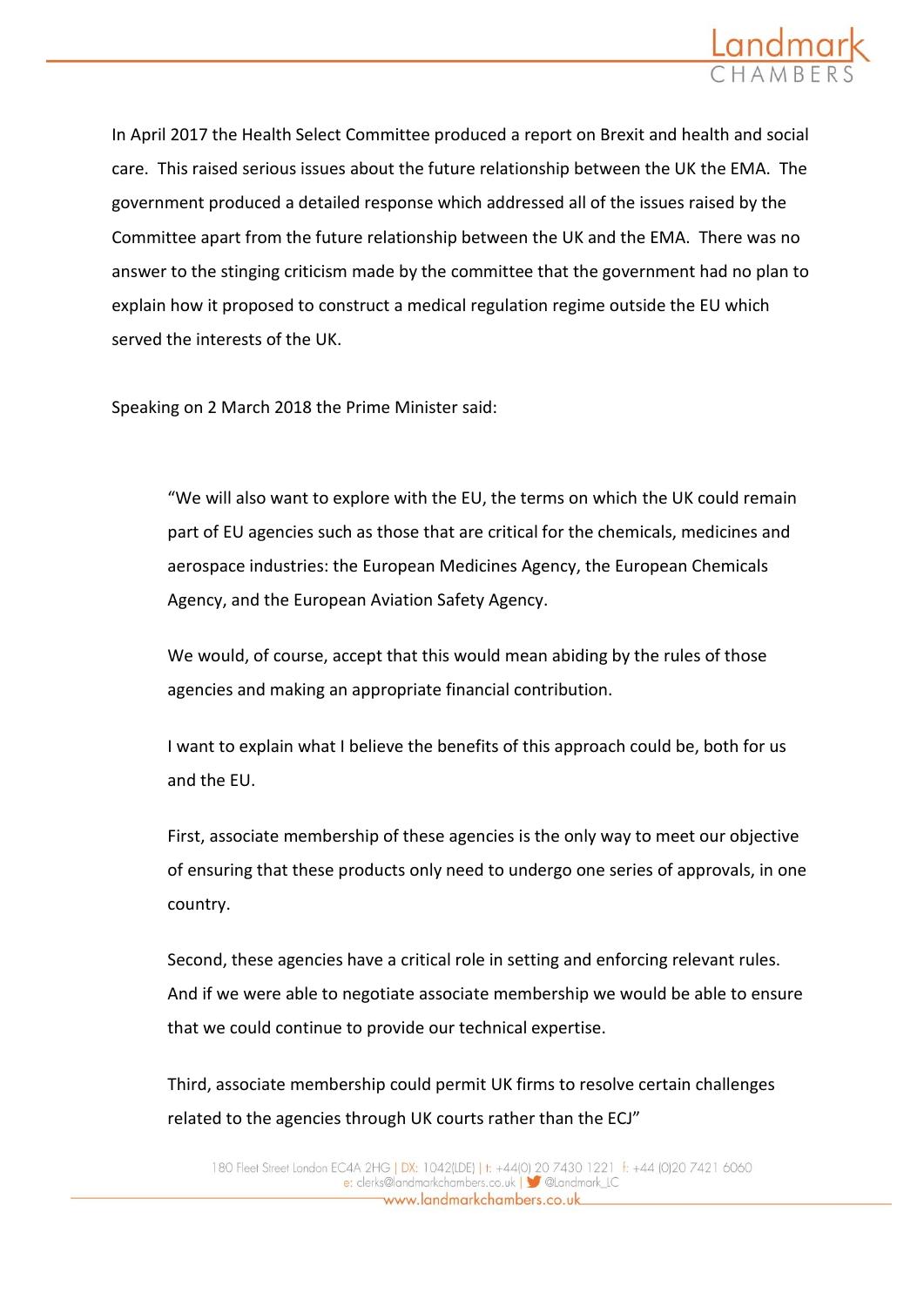

It is entirely possible that something along the above lines could be negotiated, notwithstanding the frosty reception that the proposals initially received from the EU. However, the politics on both sides means that exactly how any form of associate membership would operate in practice would be far from straightforward.

There will be strong pressures in the EU to avoid the UK having the economic and social benefit of EU rules in areas where it sees they have advantages but to avoid other EU rules where they are perceived to have disadvantages for the UK. It is difficult to underestimate the importance for the rest of the EU of preventing any settlement with the UK which could be described as "cherry picking". Thus, it will probably not be open to the UK to produce a shopping list of EU institutions that it wishes to remain part of vast, same time, removing itself from any need to comply with the remainder of the rules of the single market. Having said that, the UK domestic pharmaceutical industry is sufficiently strong and well-connected throughout Europe and the NHS is so totemic that a special arrangement for medicines may be easier to sell than special arrangements in other areas.

Nonetheless it seems inevitable that any form of associate membership will need to include an acceptance by the UK of the ultimate primacy of the European Court of Justice in interpreting the meaning of the regulatory regime relating to medicinal products. The EU is never going to agree to an "associate member" who reserves the right to decide for itself how the rules of the club operate.

So, this proposal would involve crossing a "red line" for the UK government.

The devil will be the detail for any halfway house involving associate membership of the EMA. I strongly suspect that the EU will drive a hard bargain but, ultimately, we will remain subject to all of the rigours of the present regime, and only lose our ability to influence future changes to it.

However, that may prove to be too optimistic.